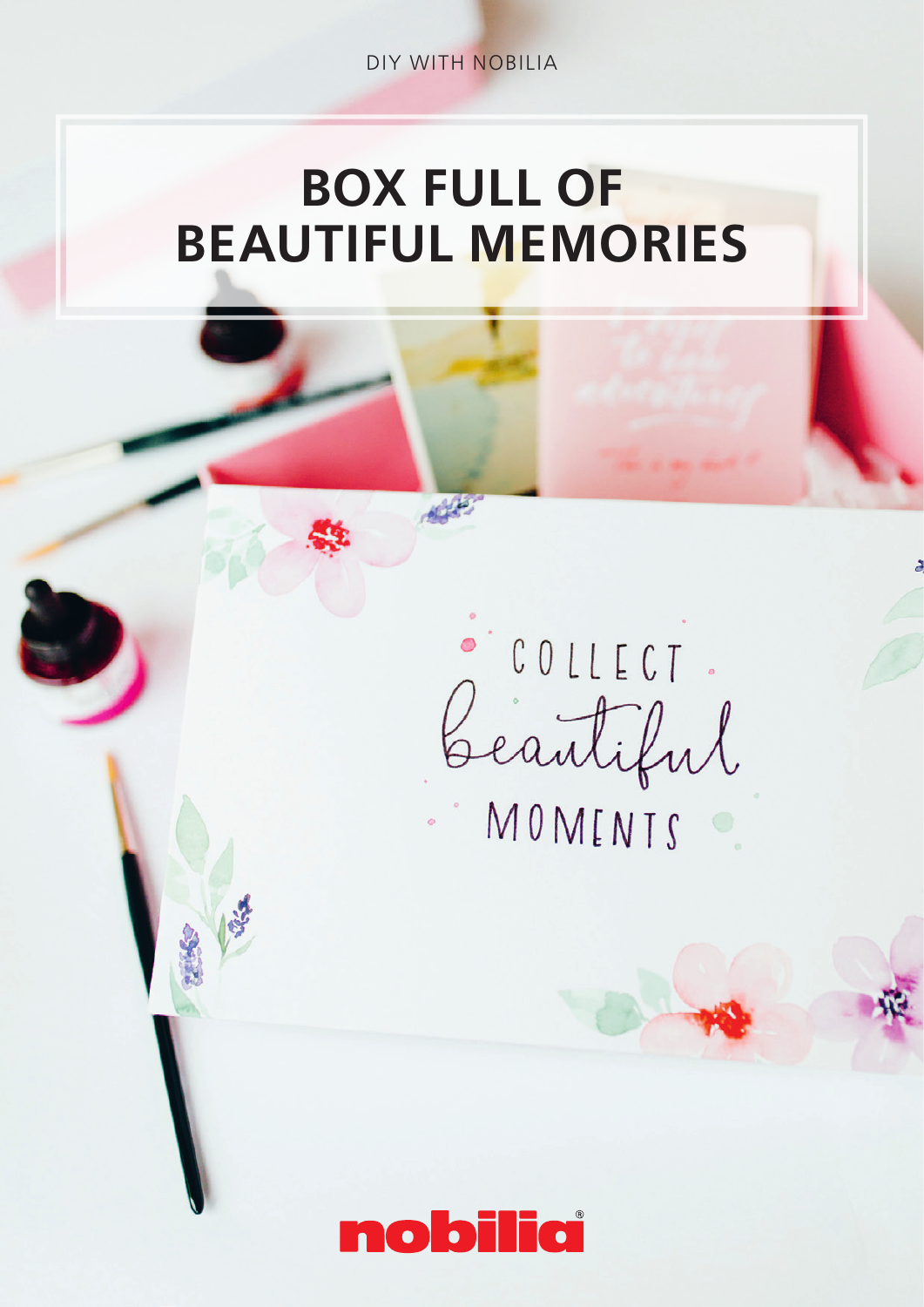

## **BOX FULL OF BEAUTIFUL MEMORIES**

We experience so many beautiful moments, and they shouldn't just be hidden away on our smartphones. How about your very own personal memories box instead?

## **METHOD**

- **01.** Start by penciling in the flowers and then the leaves and infills on the box lid. Make sure you arrange the flowers evenly and allow sufficient space for the lettering.
- **02.** Next, draw a horizontal and vertical line with a ruler to divide up the layout.
- 03. Draw a rectangle for each word. Start with the outline for the word "beautiful", placing it in the middle. Then draw a box above and below, spaced from it at a distance of approx. 1 cm.
- **04.** In them, now pencil in the wording of your choice. Make sure you only press lightly so you can easily erase the pencil lines afterwards.